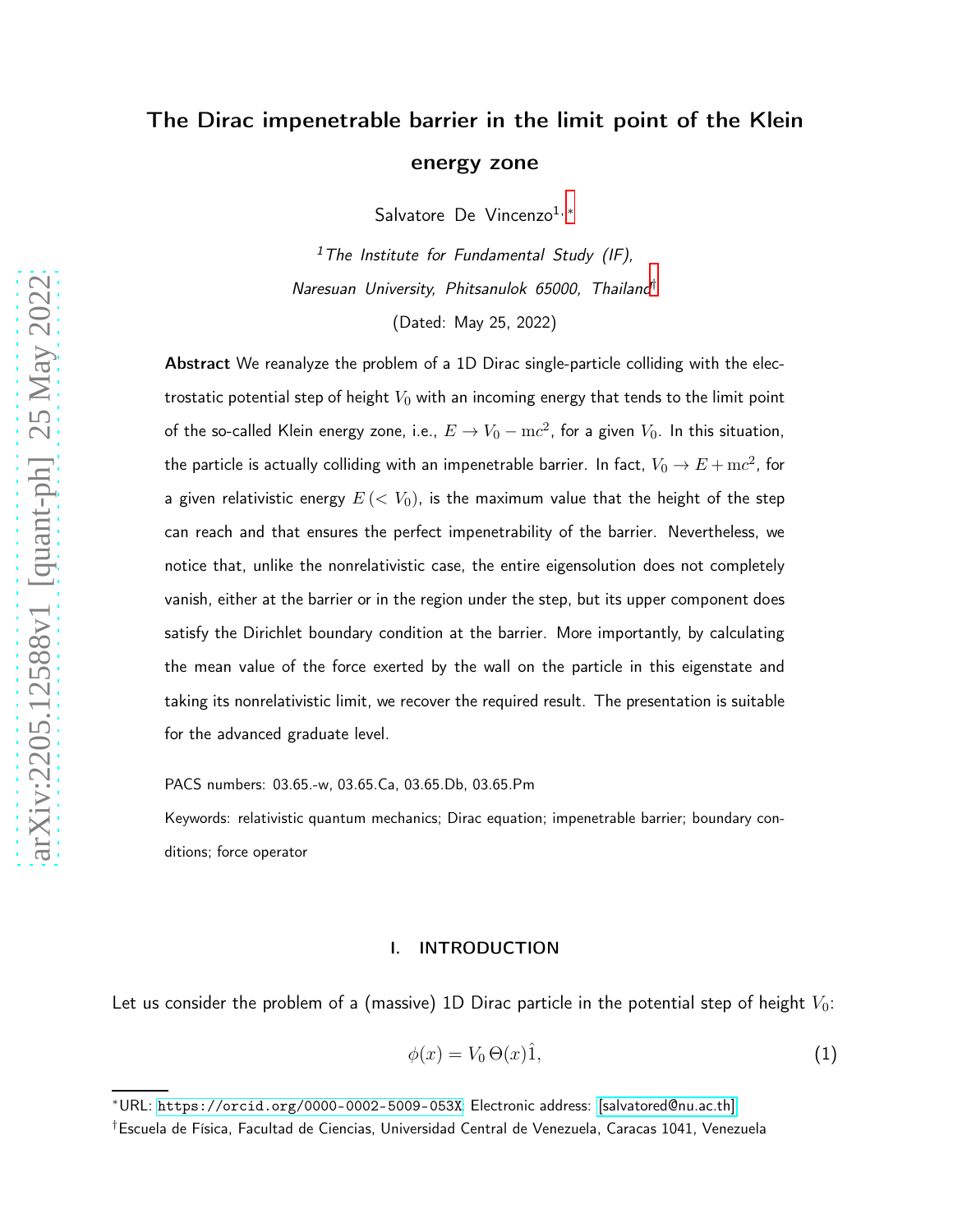where  $x \in \mathbb{R}$ ,  $\Theta(x)$  is the Heaviside step function  $(\Theta(x < 0) = 0$  and  $\Theta(x > 0) = 1)$ , and  $\hat{1}$  is the  $2 \times 2$  identity matrix. If the particle approaching the step potential from the left has positive momentum,  $\hbar k > 0$ , and positive energy  $E \, (> \, mc^2)$  such that  $E - V_0 < 0$ , or more specifically,  $E-V_0 < -{\rm m}c^2 \ (\Rightarrow V_0 > E + {\rm m}c^2$ , for a given energy; but also,  $V_0 > 2{\rm m}c^2$  because  $E > \mathrm{m}c^2$ ), we say that the particle has energy in the so-called Klein energy zone. This is because Klein tunneling occurs in that range of energies (the latter physical phenomenon tells us that, among other things, high-energy Dirac particles can, in principle, pass an infinitely high barrier). Incidentally, this is what is currently called Klein's paradox [\[1](#page-8-0)[–3\]](#page-8-1). In this paper, we are interested in the case in which the energy of the particle is just the limit point of this energy zone, i.e.,  $E-V_0\rightarrow -\mathrm{m}c^2$  ( $\Rightarrow V_0\rightarrow E+\mathrm{m}c^2$ , for a given energy). We present the most important results corresponding to the Klein energy zone in the remainder of this section. Some of these results were already introduced in Ref. [\[4](#page-8-2)]. Then, in section II, we impose on these results the limit that leads to results that are valid at the boundary of the Klein energy zone. Finally, a final discussion of these results is given in section III.

The scattering eigensolution of the 1D Dirac Hamiltonian operator  $\hat{H}$ , i.e., the solution of the time-independent 1D Dirac equation,

$$
\hat{H}\psi(x) = \left(-i\hbar c\,\hat{\alpha}\frac{\mathrm{d}}{\mathrm{d}x} + \mathrm{m}c^2\hat{\beta} + \phi\right)\psi(x) = E\psi(x),\tag{2}
$$

in the Dirac representation, that is,  $\hat\alpha=\hat\sigma_x$  and  $\hat\beta=\hat\sigma_z$  ( $\hat\sigma_x$  and  $\hat\sigma_z$  are two of the Pauli matrices), and  $\psi = \left[\,\varphi\,\,\chi\,\right]^{\mathrm{T}}$  (the symbol  $^{\mathrm{T}}$  denotes the transpose of a matrix) can be written in a single expression as follows:

$$
\psi(x) = (\psi_1(x) + \psi_r(x)) \Theta(-x) + \psi_t(x) \Theta(x), \tag{3}
$$

where the incoming and reflected plane-wave solutions are given by

$$
\psi_{i}(x \leq 0) = \begin{bmatrix} 1 \\ a \end{bmatrix} e^{ikx}, \tag{4}
$$

$$
\psi_{\rm r}(x \le 0) = \left(\frac{a+b}{a-b}\right) \begin{bmatrix} 1 \\ -a \end{bmatrix} e^{-{\rm i}kx} \equiv r \begin{bmatrix} 1 \\ -a \end{bmatrix} e^{-{\rm i}kx},\tag{5}
$$

and the transmitted solution is given by

$$
\psi_t(x \ge 0) = \frac{2a}{a-b} \begin{bmatrix} 1 \\ -b \end{bmatrix} e^{-i\bar{k}x} \equiv t \begin{bmatrix} 1 \\ -b \end{bmatrix} e^{-i\bar{k}x}.
$$
 (6)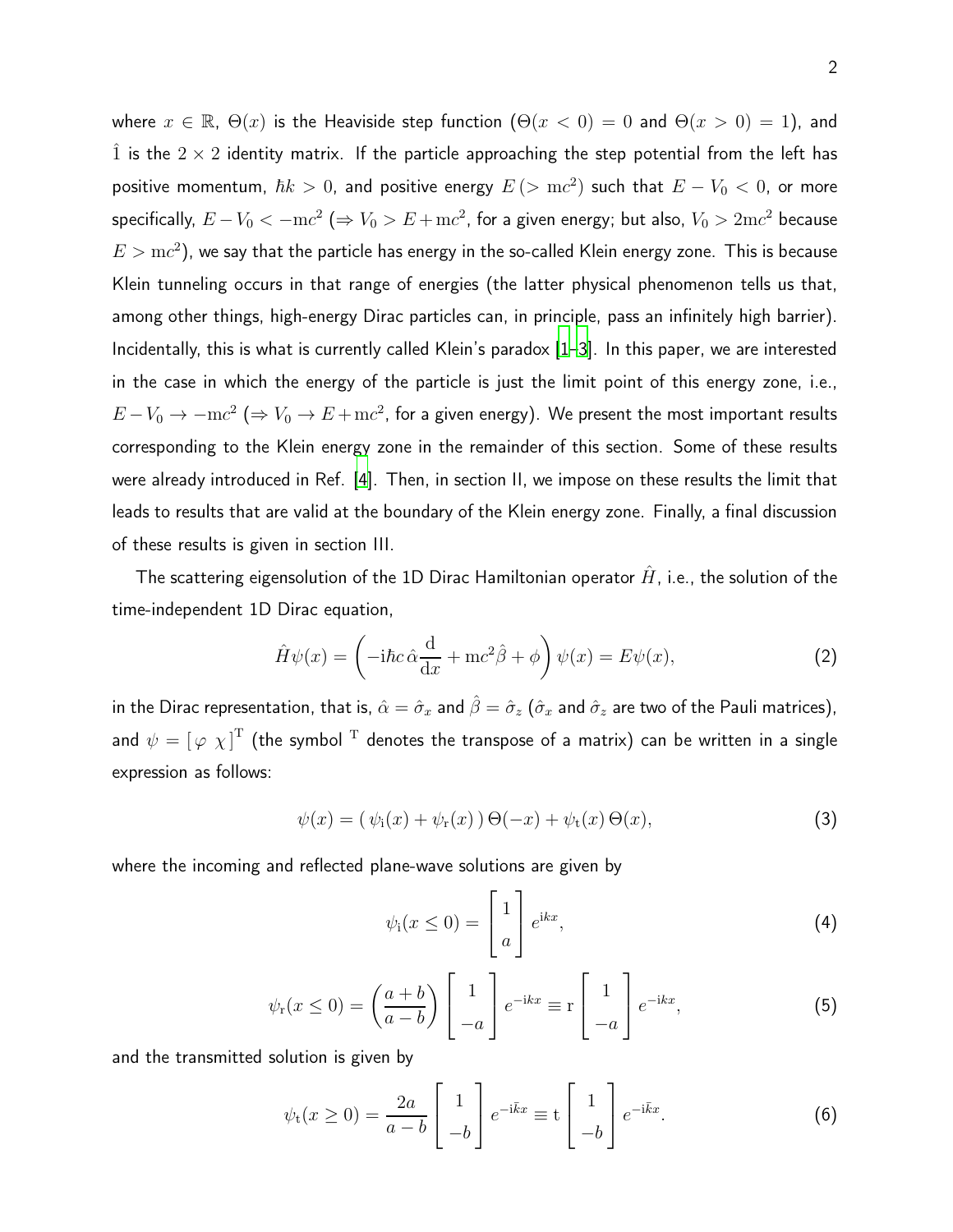The real quantities  $a$  and  $b$  are given by

$$
a = \frac{c\,\hbar k}{E + \text{m}c^2} > 0, \qquad b = \frac{c\,\hbar \bar{k}}{E - V_0 + \text{m}c^2} < 0,\tag{7}
$$

where

$$
c\,\hbar k = \sqrt{E^2 - (mc^2)^2} > 0 \,, \qquad c\,\hbar \bar{k} = \sqrt{(E - V_0)^2 - (mc^2)^2} > 0. \tag{8}
$$

It is important to note that  $E-V_0+{\rm m}c^2$  and  $E-V_0-{\rm m}c^2$  are negative. Additionally, it should be noted that the solution given in Eq. (6) is essentially obtained by making the replacement  $E \to E - V_0$  in the solution given by Eq. (5) (also  $\bar{k}$  is obtained from  $k$  by making this replacement). Furthermore, note that  $a$  and  $b$  can be written as follows:

$$
a = \sqrt{\frac{E - mc^2}{E + mc^2}}, \qquad b = -\sqrt{\frac{E - V_0 - mc^2}{E - V_0 + mc^2}} = -\sqrt{\frac{V_0 - E + mc^2}{V_0 - E - mc^2}}.
$$
(9)

We are also introducing in Eqs. (5) and (6) the quantities r and t that some authors call coefficient for reflection (to the left) and transmission (to the right), also, we prefer to use here the letter k instead of the Greek letter  $\kappa$  that was used in Ref. [\[4\]](#page-8-2). The solution  $\psi(x)$  in Eq. (3) is a continuous function at  $x = 0$ , i.e.,

$$
\psi(0-) = \psi(0+) \equiv \psi(0) \quad (\Rightarrow \psi_i(0) + \psi_r(0) = \psi_t(0)) \tag{10}
$$

(we use the notation  $x\pm \equiv \lim_{\epsilon\to 0}(x\pm\epsilon)$ , with  $x=0)$ , where the last definition in Eq. (10) forces us to use the definition  $\Theta(0)\equiv 1/2.$  Thus,  $\varrho(x)=\psi^\dagger(x)\psi(x)=|\varphi(x)|^2+|\chi(x)|^2,$  the probability density, and  $j(x)=c\psi^\dagger(x)\hat{\sigma}_x\psi(x)=2c\operatorname{Re}\left(\varphi^*(x)\chi(x)\right)$ , the probability current density, are also continuous functions at  $x=0$  (the symbol  $^\dagger$  represents the adjoint of a matrix and the symbol <sup>∗</sup> denotes the complex conjugate, as usual), i.e.,

$$
\varrho(0-) = \varrho(0+) = \varrho_t(0) = \frac{4a^2(1+b^2)}{(a-b)^2}
$$
\n(11)

and

$$
j(0-) = j(0+) = jt(0) = -\frac{8ca^2b}{(a-b)^2} > 0.
$$
 (12)

Obviously,  $\varrho_t(x)$  and  $j_t(x)$  are calculated for the solution  $\psi_t(x)$ . Additionally, the evaluation of  $\varrho_{\rm t}(x)$  and  $j_{\rm t}(x)$  at  $x=0$  made in Eqs. (11) and (12) is not necessary because the solutions we are using are just plane-wave solutions, i.e.,  $\varrho_{\rm t}$  and  $j_{\rm t}$ , and the other probability and current densities  $(\varrho_{\rm i},\ j_{\rm i},$  etc.) are constant quantities (obviously, this is not the case when we have a wave packet).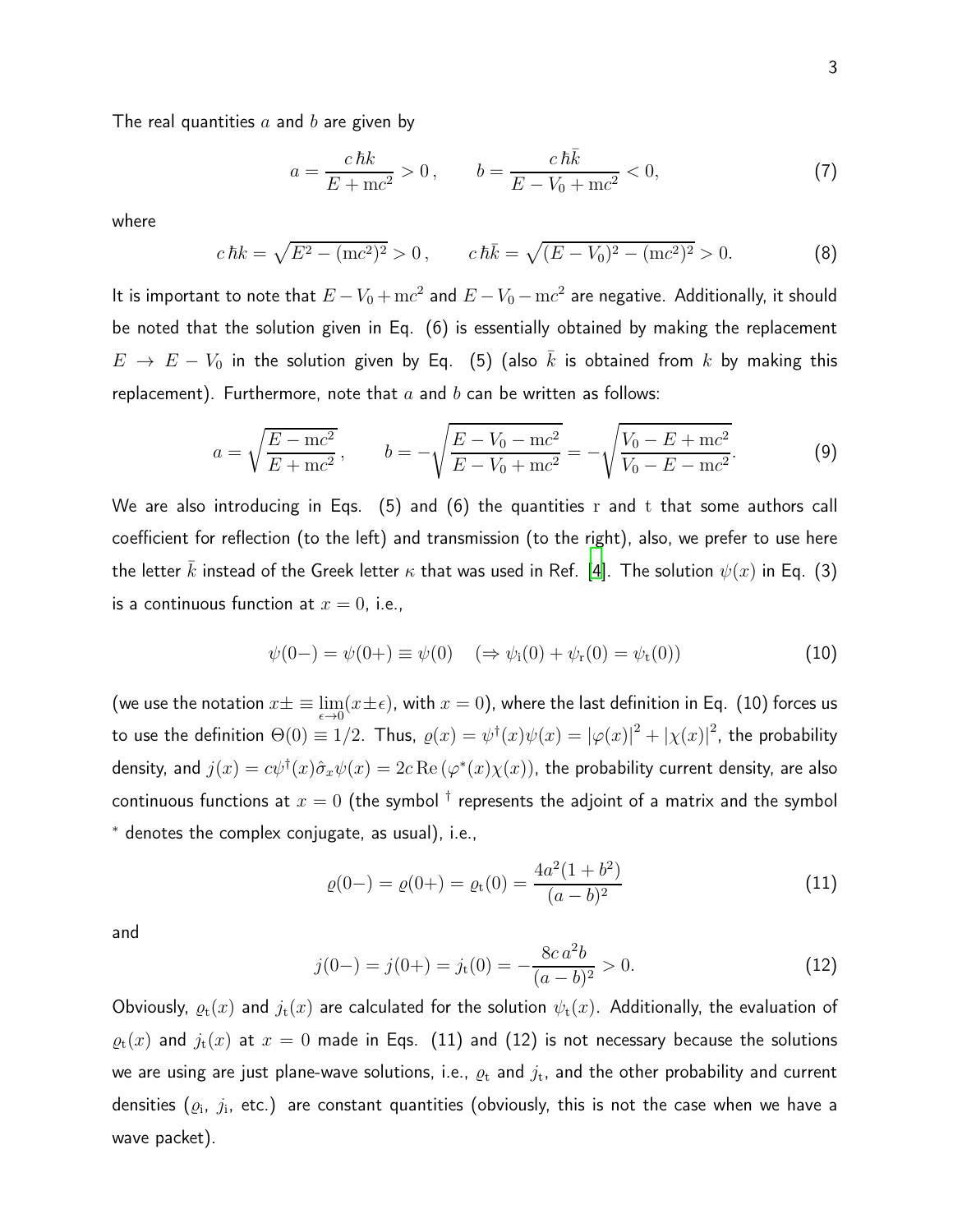The reflection and transmission coefficients, or the reflection and transmission probabilities, are given by

$$
R = \frac{|j_{\rm r}|}{|j_{\rm i}|} = \left(\frac{a+b}{a-b}\right)^2 = |{\rm r}|^2 \tag{13}
$$

and

$$
T = \frac{|j_{\rm t}|}{|j_{\rm i}|} = \frac{4a\,|b|}{(a-b)^2} = \frac{|b|}{a}\,|{\rm t}|^2\,. \tag{14}
$$

Note that the latter two quantities verify  $R\!+\!T=1$ , i.e.,  $\left\vert \mathrm{r}\right\vert ^{2}+\left( \left\vert b\right\vert /a\right) \left\vert \mathrm{t}\right\vert ^{2}=1$ , as is to be required by the conservation of the probability; equivalently but also more intuitively,  $|j_{\rm r}|+|j_{\rm t}|=|j_{\rm i}|.$ Thus, a 1D Dirac particle with energies in the Klein energy zone can propagate on both sides of the step potential, but the original Klein paradox [\[5\]](#page-8-3), i.e., the situation where R is greater than one, does not occur [\[4,](#page-8-2) [6](#page-8-4)[–9\]](#page-8-5). In particular, when the infinite-potential limit is taken, i.e.,  $V_0 \to \infty$ , we have that  $b \to -1$ , and the reflection and transmission coefficients go to  $R \to ((a-1)/(a+1))^2$ and  $T \to 4a/(a+1)^2$  [\[4](#page-8-2), [8,](#page-8-6) [9](#page-8-5)]. Thus, the transmission coefficient does not vanish even when the height of the barrier is infinitely high. This specific tunneling (i.e., the case when  $V_0 \rightarrow \infty$ ) is more noticeable when the particle has a high energy. In fact, when  $E\gg \mathrm{m}c^2$  we have that  $a \to 1$ , and therefore  $T \to 1$ . Certainly, it is not necessary for the potential jump to go to infinity for Klein tunneling to exist. Additionally, note that the eigenvalues of the momentum operator  $\hat{p} = -i\hbar \hat{I} d/dx$  corresponding to the transmitted eigensolution are negative, that is,  $\hat{\mathrm{p}}\,\psi_\mathrm{t}=-\hbar\bar{k}\,\psi_\mathrm{t}$ ; however, the transmitted velocity field is positive, namely,

$$
v_{\rm t} \equiv \frac{j_{\rm t}}{\varrho_{\rm t}} = -\frac{2c b}{1+b^2} = -\frac{c^2 \hbar \bar{k}}{E-V_0} = c \sqrt{1 - \left(\frac{\text{m}c^2}{E-V_0}\right)^2} > 0. \tag{15}
$$

The mean value of the external classical force operator

$$
\hat{f} = -\frac{\mathrm{d}}{\mathrm{d}x}\phi(x) = -V_0 \,\delta(x)\hat{1} \tag{16}
$$

 $(\delta(x) = d\Theta(x)/dx$  is the Dirac delta function), or the average force acting on the particle by the wall of potential at  $x = 0$ , in the scattering state  $\psi$ , is given by

$$
\langle \hat{f} \rangle_{\psi} = \langle \psi, \hat{f} \psi \rangle = -V_0 \int_{-\infty}^{+\infty} dx \, \delta(x) \psi^{\dagger}(x) \psi(x) = -V_0 \, \varrho(0) = -V_0 \, \varrho_t(0)
$$
\n
$$
= -V_0 \frac{4a^2(1+b^2)}{(a-b)^2}.
$$
\n(17)

That is, the result is dependent on  $V_0$ , as expected (b is also a function of  $V_0$ ).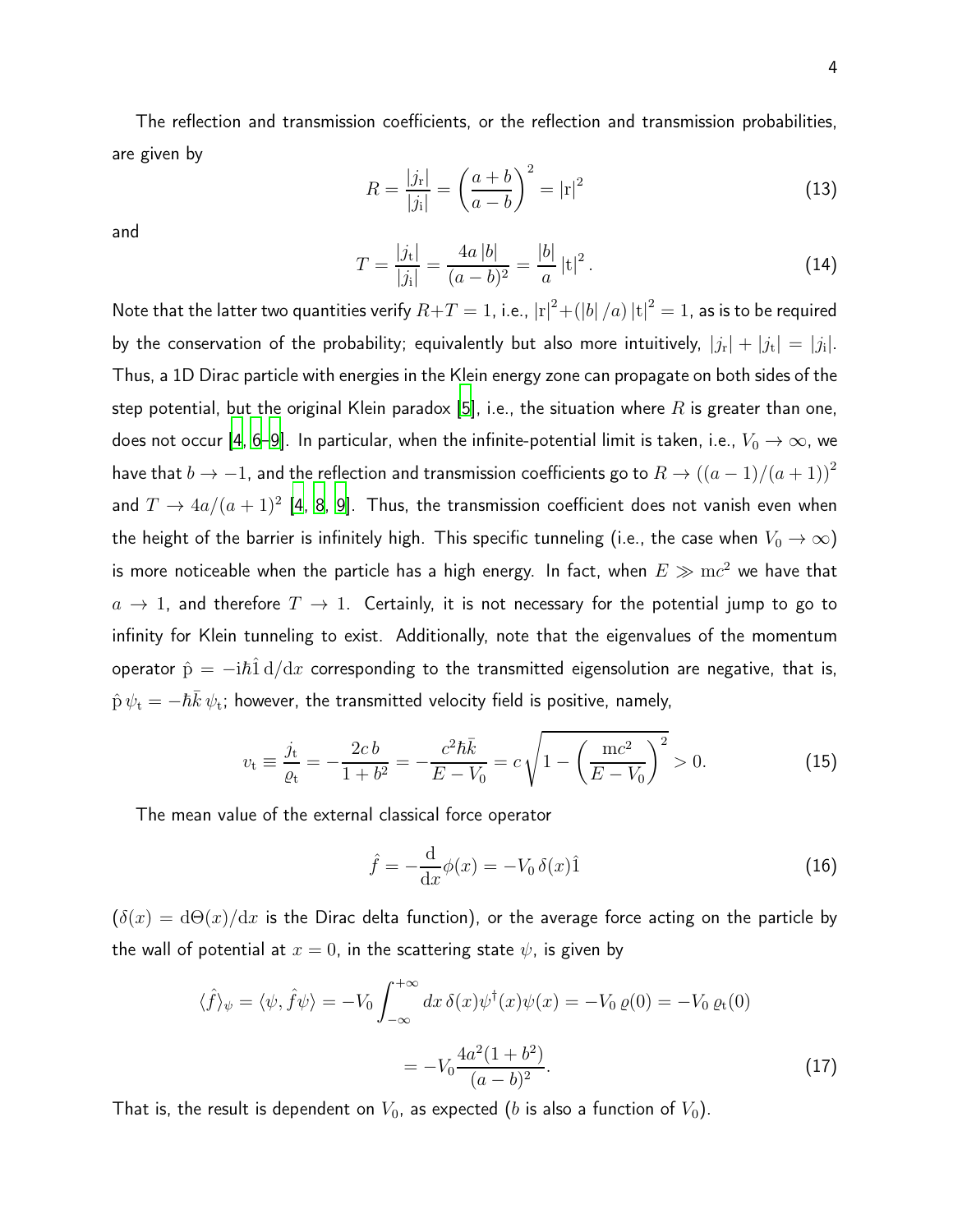## II. THE LIMIT POINT OF THE KLEIN ENERGY ZONE

When we take the precise limit  $V_0\rightarrow E+{\rm m}c^2$ , for a given energy, we reach the limit point of the Klein energy zone. More accurately, here,  $V_0$  reaches the value  $E+{\mathrm{m}} c^2$  "from the right", i.e.,  $V_0\to (E+{\rm m}c^2)+$ . Thus, from Eq. (9), we obtain the result  $b\to -\infty$ , and therefore,  $R\to 1$ and  $T \to 0$  (see Eqs. (13) and (14)). Consistently, the transmitted velocity field verifies that  $v_t \to 0$  (see Eq. (15)). Additionally,  $\bar{k}$  tends to zero in this limit (see the second of the relations in Eq. (8)) and the solution of the Dirac equation in Eq. (3) takes the form

$$
\psi(x) = \begin{bmatrix} 2i\sin(kx) \\ 2a\cos(kx) \end{bmatrix} \Theta(-x) + \begin{bmatrix} 0 \\ 2a \end{bmatrix} \Theta(x). \tag{18}
$$

Now, note that the entire wavefunction is not zero in the region  $x \geq 0$ , only its upper component  $\varphi$ , i.e., only the so-called large component of the 1D Dirac wavefunction in the Dirac representation. Nevertheless, the particle does not penetrate into that region because the transmitted probability current density vanishes there (i.e.,  $j_t(x \ge 0) = 0$ ), i.e., because the probability current density is zero at  $x = 0$  (i.e.,  $j(0-) = j(0+) \equiv j(0) = 0$ ), i.e., because the origin is an impenetrable barrier (see the result in Eq. (12)). The result in Eq. (18) confirms that, in general, the entire Dirac wavefunction does not disappear at a point where an impenetrable barrier exists [\[10](#page-8-7)]; in fact,  $\rho$  is not zero at  $x = 0$ , and the barrier is still impenetrable (note that as the energy of the particle increases, the quantity  $a$  moves away from zero and approaches one); however, the wavefunction must satisfy some other impenetrability boundary condition. In effect, in this case, we have that  $\psi(0-) = \psi(0+) \equiv \psi(0) \neq 0$ , but the large component satisfies the Dirichlet boundary condition at  $x = 0$ , i.e.,

$$
\varphi(0-) = \varphi(0+) \equiv \varphi(0) = 0 \tag{19}
$$

(see Eq. (18)), and the lower component of  $\psi$ , i.e.,  $\chi$ , remains continuous there. Thus, when the origin becomes an impenetrable barrier (i.e., after the limit  $V_0\rightarrow E+{\rm m}c^2$  has been taken), the respective boundary condition emerges naturally. Certainly, the limit  $V_0\rightarrow E+{\rm m}c^2$  could be considered as the impenetrable barrier limit in the 1D Dirac theory, and the boundary condition in Eq. (19) as the natural impenetrability boundary condition when the Dirac representation is used (at least for positive energies). Instead, in the Schrödinger nonrelativistic theory, the respective impenetrable barrier limit (i.e.,  $V_0 \rightarrow \infty$ ) leads to the Dirichlet boundary condition for the (one-component) wavefunction.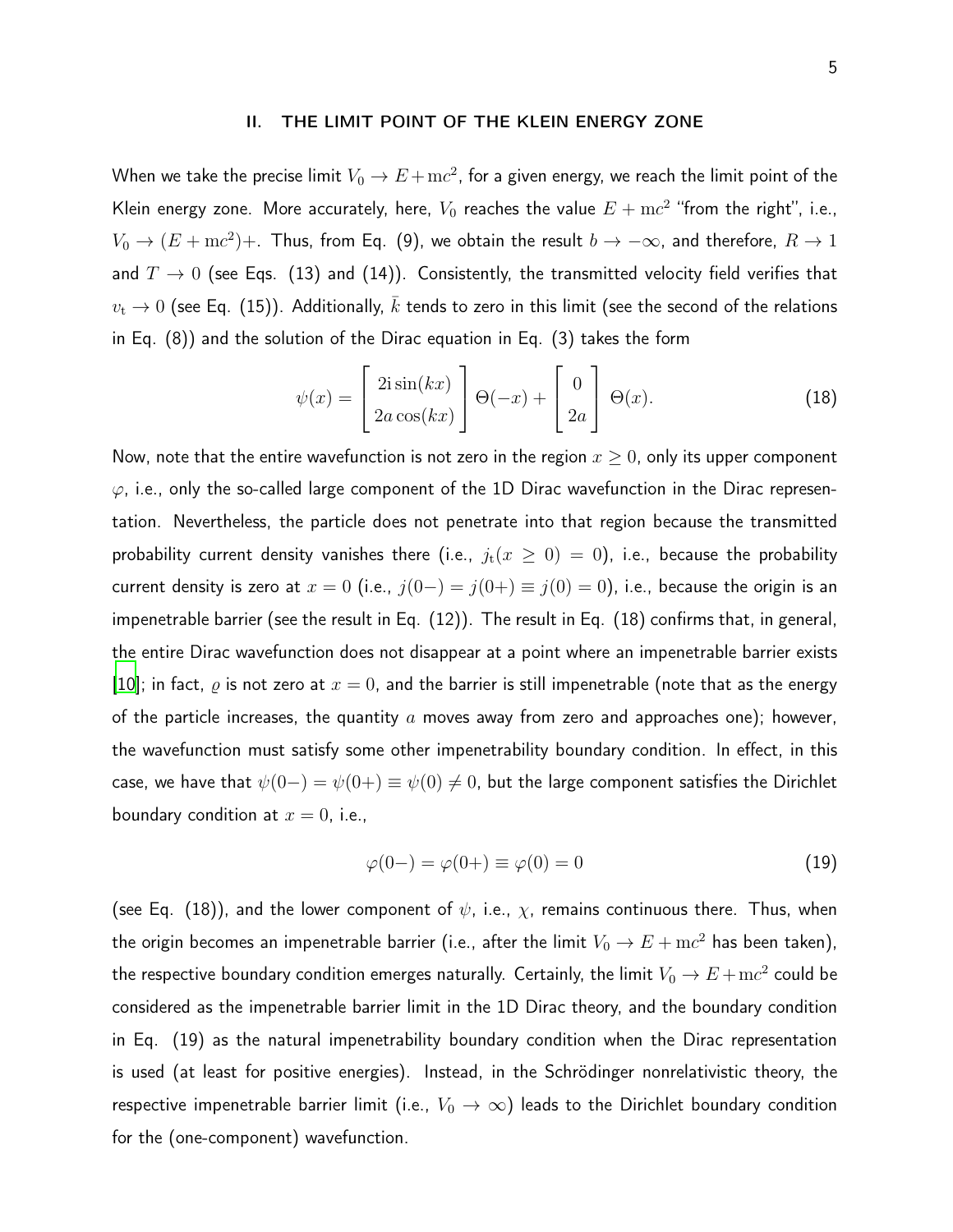Incidentally, for positive energies, the energy eigensolutions of the time-independent 1D Dirac equation in the (momentum-dependent) Foldy-Wouthuysen representation [\[11,](#page-9-0) [12](#page-9-1)] (in the free case and in the case of a static external field) essentially have the form  $\psi_{\rm FW}=\left[\,\psi_1\,\,\overline{0}\,\right]^{\rm T}$ , where  $\psi_1$  and  $\varphi$  only differ by a constant factor (i.e., by a factor depending on the energy eigenvalue) [\[13](#page-9-2)[–15\]](#page-9-3). Thus, the boundary condition in Eq. (19) would take the form  $\psi_{FW}(0-) = \psi_{FW}(0+) \equiv$  $\psi_{\rm FW}(0) = 0$ , i.e., the entire Foldy-Wouthuysen eigensolution would verify the Dirichlet boundary condition at  $x = 0$ . The latter boundary condition imposed on  $\psi_{FW}$  appears to be acceptable; in fact, the (free-particle) 1D Foldy-Wouthuysen Hamiltonian operator, for example, unlike the (free) 1D Dirac Hamiltonian operator, depends on  $(c\hat{\rm p})^2+({\rm m}c^2)^2$  (although this quantity is under a square root) [\[13](#page-9-2)[–15\]](#page-9-3).

When the height of the potential  $V_0$  reaches the value  $E+{\mathrm{m}} c^2$ , for a given relativistic energy that is always less than  $V_0$ , the potential reaches the maximum value that it can reach and that ensures the impenetrability of the barrier. In fact, as we explained before, if  $V_0 > E + \mathrm{m}c^2$ , for a given relativistic energy (and then  $E < V_0$ ), but additionally  $V_0 \rightarrow \infty$ , then we have that  $R \neq 1$ . In effect, in this situation, only if the energies are low or nonrelativistic, i.e.,  $E \cong \mathrm{m}c^2$ , would we have that  $R \to 1$  (see the comment related to the limit  $V_0 \to \infty$  in the paragraph following Eq. (14)) [\[9\]](#page-8-5). Finally, when  $V_0$  is less than  $E+{\rm m}c^2$  and still greater than  $E$ , i.e.,  $E < V_0 < E+{\rm m}c^2$ , the reflection is still a total reflection, i.e.,  $R = 1$  [\[3,](#page-8-1) [16,](#page-9-4) [17\]](#page-9-5). The latter means that when the potential reaches the value  $E+{\rm m}c^2$  "from the left", i.e.,  $V_0\rightarrow (E+{\rm m}c^2)-$ , we also have that  $R \to 1$ . In addition, as we know, when  $V_0 \to (E + mc^2) +$ , also  $R \to 1$ . Thus, the limit when  $V_0\,\rightarrow\, E + \mathrm{m}c^2$  effectively leads to total reflection, and we can be sure of our conclusions by taking the limit  $V_0\rightarrow E + \text{m}c^2$  on results that are only valid in the Klein energy zone.

Actually, the boundary condition in Eq. (19) is just one of the physically (and mathematically) suitable boundary conditions that one could impose on the 1D Dirac wavefunction at a point such that  $x = 0$  (where a kind of hard wall exists). In fact, there are an infinite number of impenetrability boundary conditions at our disposal, and for each of them, the Hamiltonian operator that describes a 1D Dirac particle moving on the real line with an impenetrable obstacle at the origin is self-adjoint (and consequently the respective probability current density vanishes there). In the end, in all these cases, the particle could be in just one of the two half-spaces. In this regard, the subfamily of boundary conditions that ensures impenetrability at the origin is given by the two relations in Eq. (B6) in Ref. [\[18\]](#page-9-6). This (two-real-parameter) subfamily is obtained from the most general (four-real-parameter) family of boundary conditions given in Eq.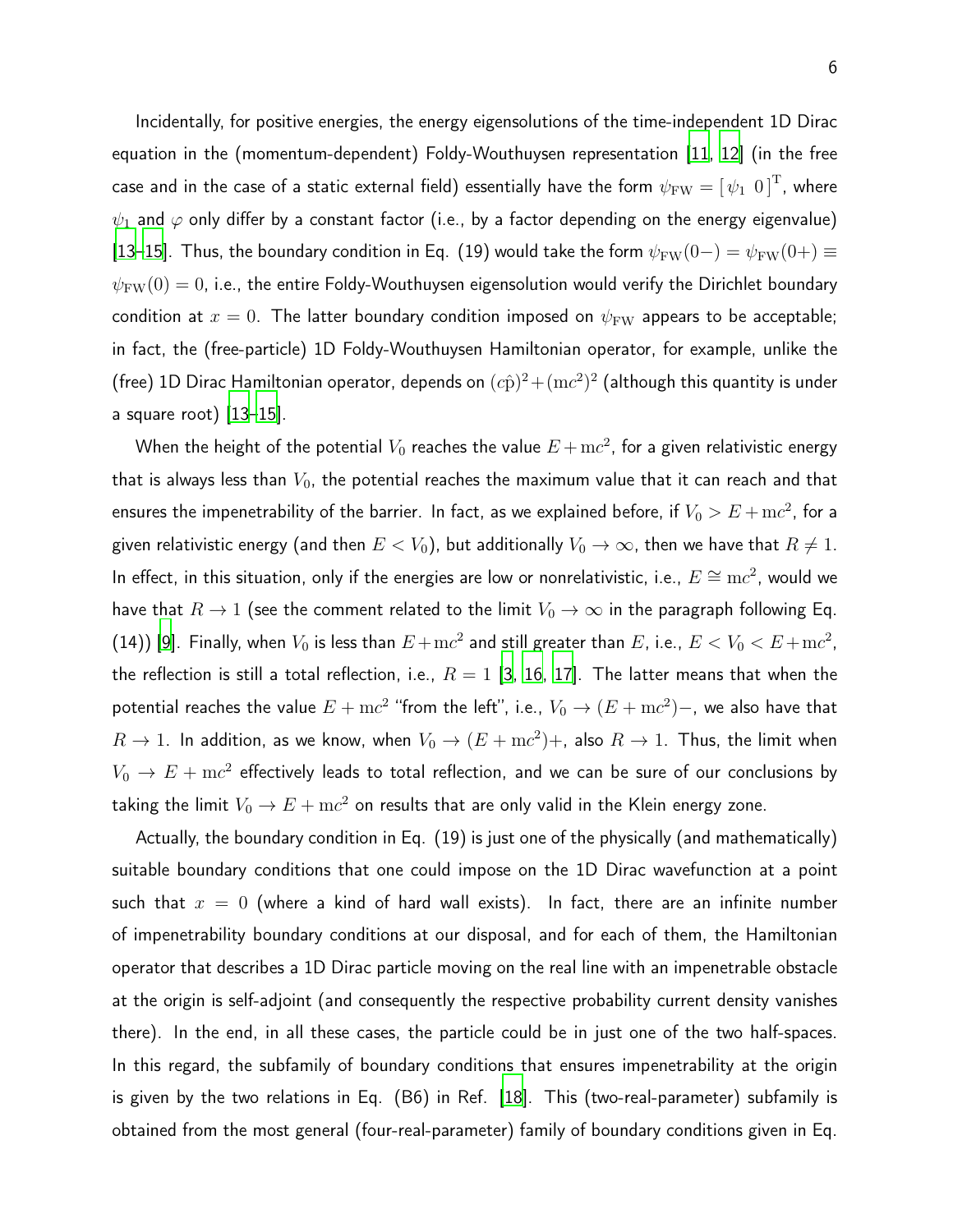(B1) in Ref. [\[18\]](#page-9-6) by setting  $\theta = 0$  [See Ref. [\[19\]](#page-9-7), although the discussion on this topic was made for the similar problem of a 1D Dirac particle moving in the interval  $[0, L]$ . However, by substituting  $0 \to 0+$  and  $L \to 0-$  in the boundary conditions of this reference, the corresponding boundary conditions for the case in which the particle moves along the real line with an obstacle at the origin can be obtained]. In particular, the boundary condition in Eq. (19) is obtained from Eq. (B6) in Ref. [\[18\]](#page-9-6) by imposing  $\mu = \tau = \pi/2, 3\pi/2$ , and it certainly defines a relativistic point interaction at the point  $x = 0$ . Clearly, the Dirichlet boundary condition imposed on the entire (two-component) Dirac wavefunction at  $x = 0$  is not included in Eq. (B6) of Ref. [\[18\]](#page-9-6), i.e., the corresponding (first-order) Dirac Hamiltonian operator with this boundary condition is not self-adjoint.

Additionally, in the impenetrable barrier limit  $V_0\,\rightarrow\, E + \mathrm{m}c^2$ , the mean value of the force exerted by the wall on the particle in Eq. (17) takes the form

$$
\langle \hat{f} \rangle_{\psi} = -(E + \text{m}c^2) 4a^2 = -4 (E - \text{m}c^2). \tag{20}
$$

To be more precise, the latter result should be written as  $\langle \hat{f} \rangle_\psi = -4 \, (E - {\rm m}c^2) \, |A|^2$ , where  $A$ is a complex-value (normalization) constant that multiplies the right-hand side of the scattering solution in Eq. (3). Thus, the average force upon a 1D Dirac particle that is in a stationary state and hits an impenetrable wall at  $x = 0$  is proportional to the relativistic kinetic energy of the particle.

In the nonrelativistic limit, we have that  $E\to E^{(\rm NR)}\!+\!{\rm m}c^2\cong{\rm m}c^2$   $(E^{(\rm NR)}$  is the nonrelativistic kinetic energy), and we obtain in this approximation the following result:

$$
a \to \sqrt{\frac{E^{(\text{NR})}}{2mc^2}} \cong 0 \tag{21}
$$

(see the first of the relations in Eq. (9)). Likewise, the solution of the Dirac equation in Eq. (18) approaches:

$$
\psi(x) \to \begin{bmatrix} 2i\sin(kx) \\ 0 \end{bmatrix} \Theta(-x),\tag{22}
$$

which is an expected result. Certainly, in this approximation, and when the energies are positive, the upper component of the Dirac wavefunction is essentially the Schrödinger wavefunction and the lower component is practically zero. Additionally, in the nonrelativistic limit, the mean value of the operator  $\hat{f}$  in Eq. (20) takes the form

$$
\langle \hat{f} \rangle_{\psi} \to -4 \, E^{(\text{NR})}.\tag{23}
$$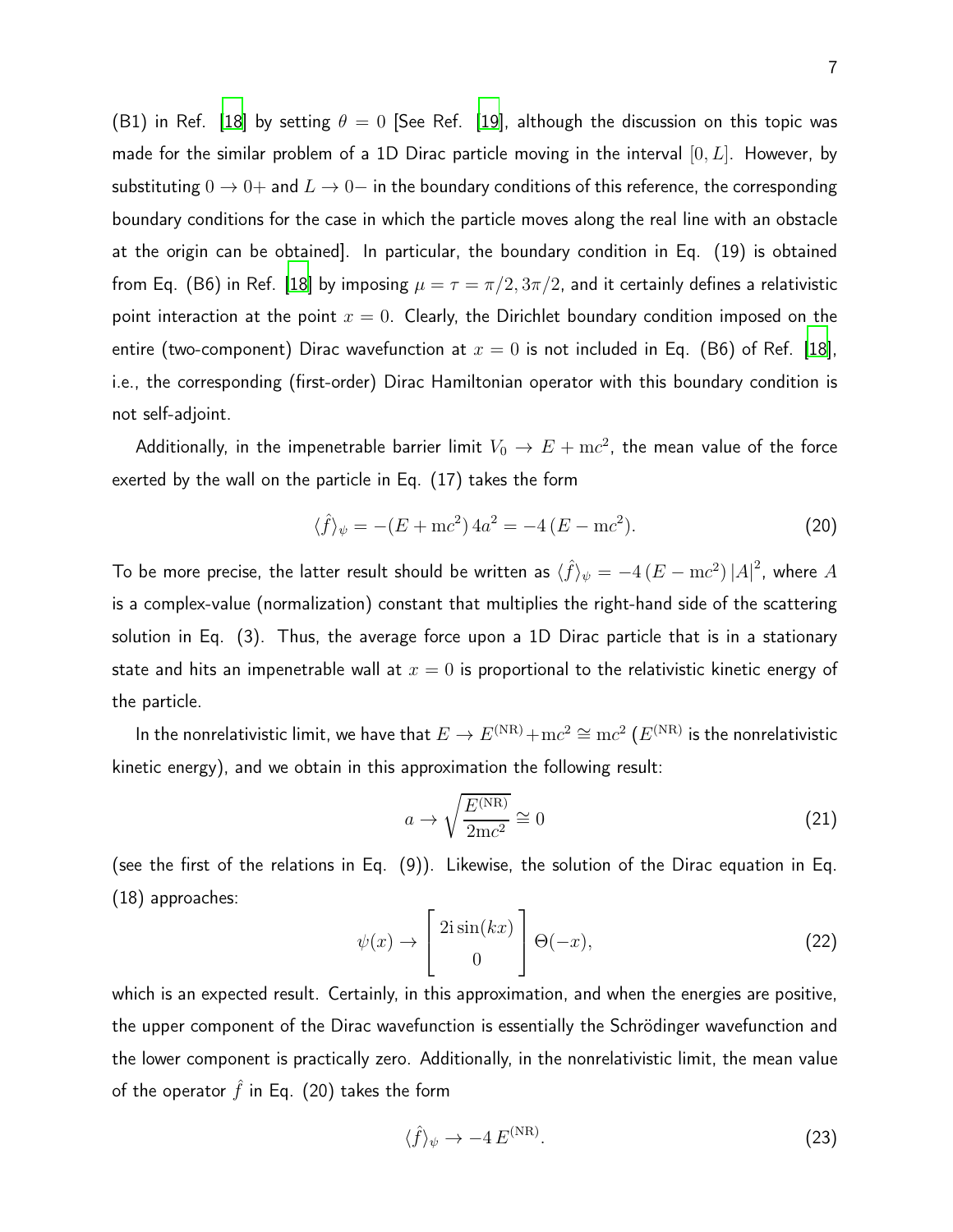The latter is precisely the result obtained from the 1D Schrödinger theory by taking the limit  $V_0\rightarrow\infty$  on the mean value of  $\hat{f}$  calculated in the respective Schrödinger eigenstate. To check this, see Eq. (10) in Ref. [\[20](#page-9-8)].

## III. FINAL DISCUSSION

In the 1D Schrödinger theory, the impenetrable barrier limit, that is, the infinite-potential limit, leads to the Dirichlet boundary condition for the respective (one-component) wavefunction (i.e., the latter satisfies this boundary condition at the barrier). On the other hand, in the 1D Dirac theory, and for particles with high energies, the infinite-potential limit does not lead to an impenetrability boundary condition for the respective (two-component) wavefunction (because the particle can perfectly penetrate into the potential step when the step goes to infinity). Most likely because of this, when one models an impenetrable barrier in the Dirac theory (let us call it a Dirac impenetrable barrier), the most common has always been just to select and then impose some impenetrability boundary condition on the Dirac wavefunction, but the Dirichlet boundary condition imposed on the entire (two-component) wavefunction at the point where the barrier is located is not acceptable. For example, in the problem of the 1D Dirac particle confined to a finite interval of the real line (a 1D box), different physically (and mathematically) suitable boundary conditions have been used (see, for example, Refs. [\[10,](#page-8-7) [21](#page-9-9)[–23](#page-9-10)]). Again, the Dirichlet boundary condition imposed on the entire wave function at the ends of the box is not acceptable [\[10](#page-8-7)].

The results we have obtained confirm that the limit  $V_0\rightarrow E+{\rm m}c^2$ , for a given energy, is the impenetrable barrier limit in the 1D Dirac theory, i.e., by taking it in the problem of the particle incident on a step potential, the probability current density, calculated for the scattering eigensolution of the problem, disappears at the barrier. More importantly, in this limit, the impenetrability boundary condition for this (positive-energy) solution arises naturally, namely, only its upper or large component (in the Dirac representation) satisfies the Dirichlet boundary condition at the barrier. Certainly, we obtain the latter result before taking the nonrelativistic limit of the eigensolution. Furthermore, we calculated the mean value of the force exerted by the impenetrable barrier on the particle and showed that it tends to the required result when its nonrelativistic limit is calculated. The required result is none other than the result that is obtained when the infinite-potential limit is taken on the mean value of the force operator calculated in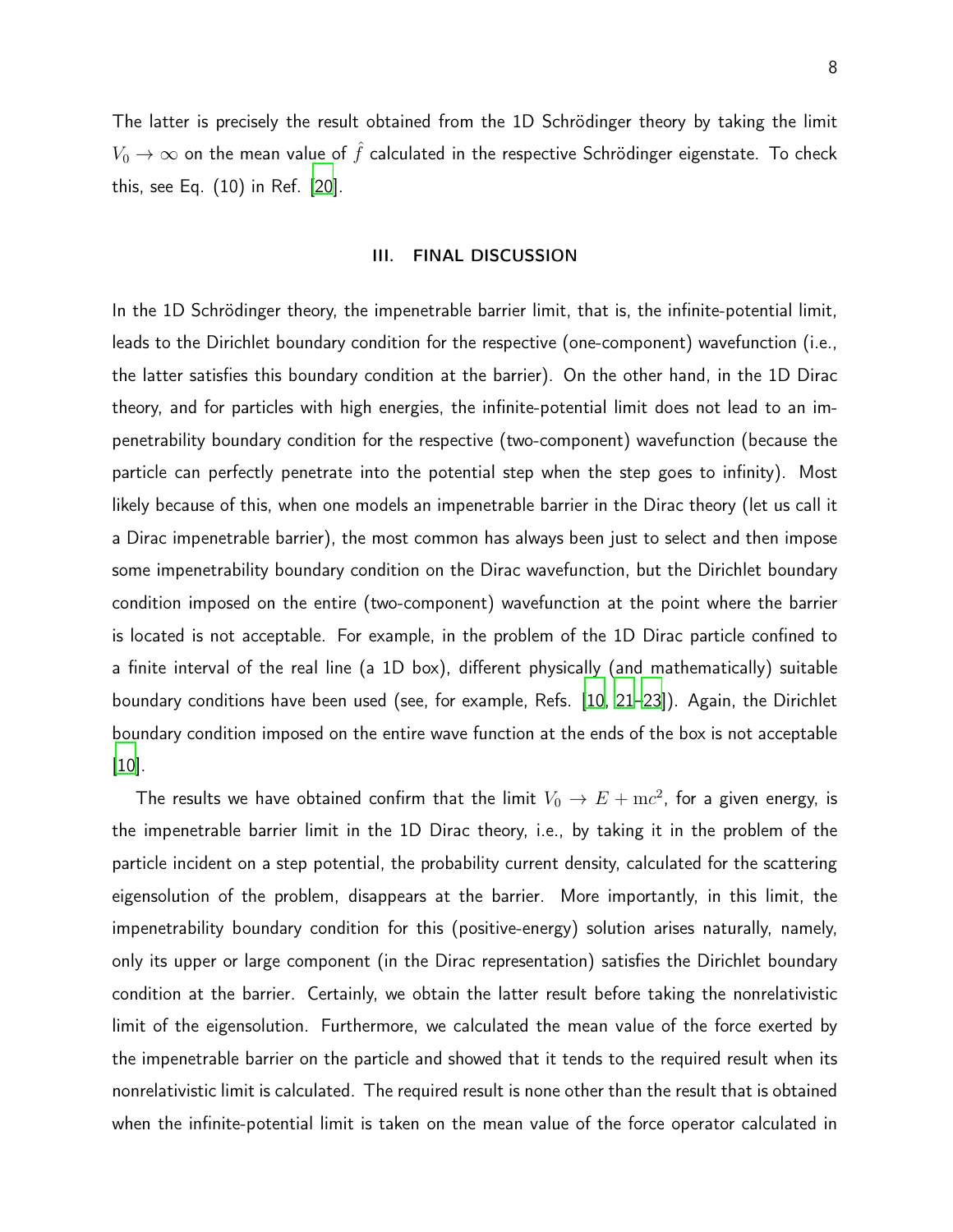the Schrödinger eigenstate [\[20\]](#page-9-8).

To summarize, we have obtained the boundary condition that the Dirac wavefunction must fulfill at a point where there is an impenetrable barrier only taking a limit on the potential, i.e.,  $V_0\rightarrow E+{\rm m}c^2$ , for a given energy (in the nonrelativistic theory, the impenetrability boundary condition is obtained by making  $V_0 \to \infty$ ). Similarly, in the Dirac impenetrable barrier limit, we obtained the mean value of the force operator (calculated in the scattering state of the problem), and by taking its nonrelativistic limit, we recovered the result obtained by calculating this quantity in the 1D Schrödinger theory. These simple results, obtained within the framework of a quantum relativistic theory for a single particle in an external field, do not seem to have been considered before. Thus, we believe that our paper may be attractive to those interested in fundamental aspects of relativistic quantum mechanics.

- <span id="page-8-0"></span>[1] R-K. Su, G. G. Siu and X. Chou, "Barrier penetration and Klein paradox," J. Phys. A: Math. Gen. 26, 1001-1005 (1993).
- <span id="page-8-1"></span>[2] S. De Leo and P. P. Roselli, "Barrier paradox in the Klein zone," Phys. Rev. A 73, 042107 (2006).
- [3] M. Ochiai and H. Nakazato, "Completeness of scattering states of the Dirac Hamiltonian with a step potential," J. Phys. Commun. 2, 015006 (2018).
- <span id="page-8-2"></span>[4] S. De Vincenzo, "Operators and bilinear densities in the Dirac formal 1D Ehrenfest theorem," Journal of Physical Studies 19, 1003 (2015).
- <span id="page-8-3"></span>[5] O. Klein, "Die reflexion von elektronen an einem potentialsprung nach der relativistischen dynamik von Dirac," Z. Phys. 53, 157 (1929).
- <span id="page-8-4"></span>[6] W. Greiner, B. Müller, J. Rafelski, Quantum Electrodynamics of Strong Fields (Springer, New York, 1985), pp. 112-121.
- [7] W. Greiner, Relativistic Quantum Mechanics, 2nd ed. (Springer, New York, 1997), pp. 325-332
- <span id="page-8-6"></span>[8] D. Dragoman, "Evidence against Klein paradox in graphene," Preprint, arXiv:quant-ph/0701083v3 (2008).
- <span id="page-8-5"></span>[9] M. Razavi, M. Mollai, S. Jami and A. Ahanj, "Downward relativistic potential step and phenomenological account of Bohmian trajectories of the Klein paradox," Eur. Phys. J. Plus 131, 306 (2016).
- <span id="page-8-7"></span>[10] V. Alonso, S. De Vincenzo and L. Mondino, "On the boundary conditions for the Dirac equation," Eur. J. Phys. 18, 315-320 (1997).